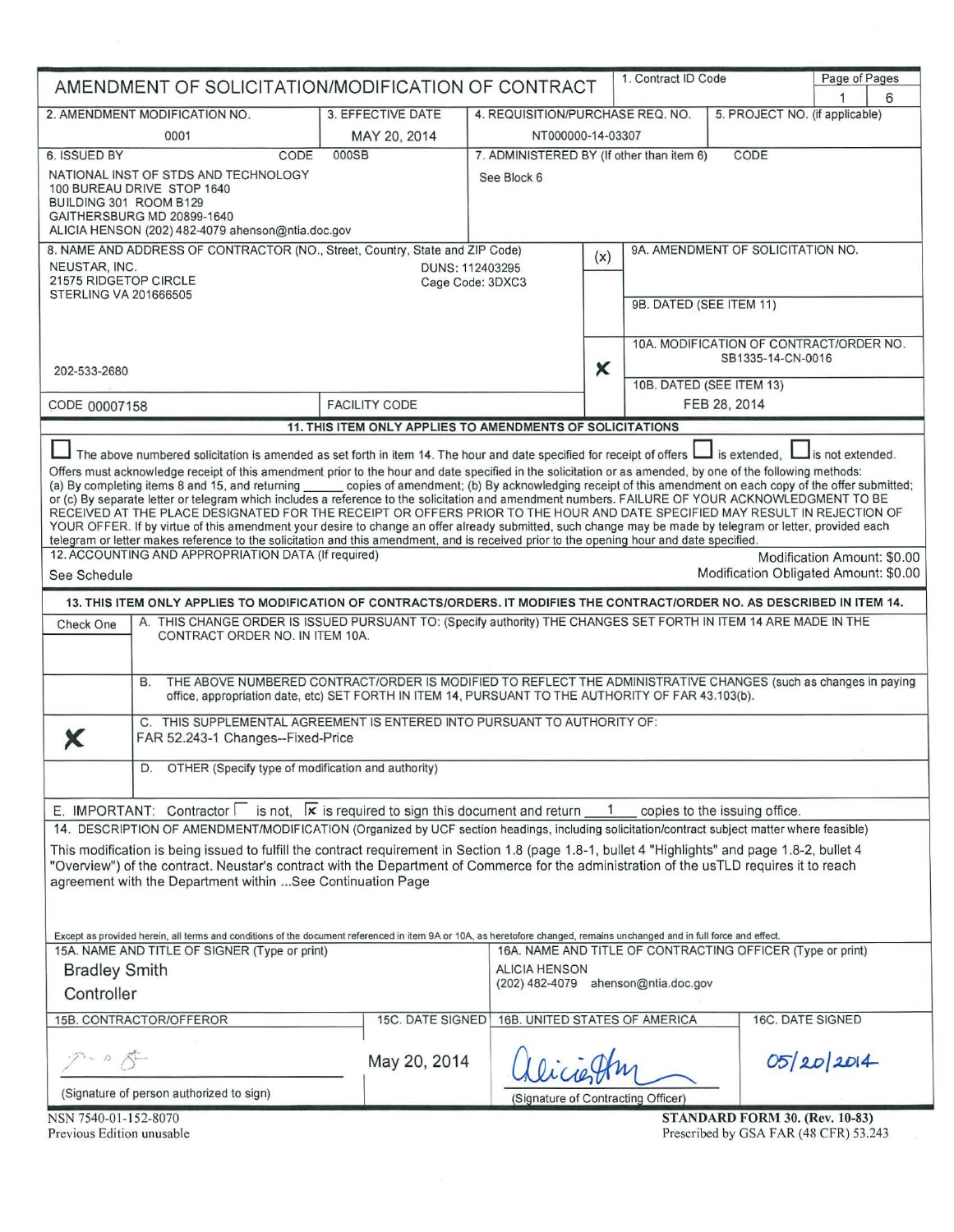## Continued from Block 14...

90 days of the award to operate the kids.us domain accordance with the 47 U.S.C. 941(c). This modification outlines the steps that Neustar commits to take to study and present a recommendation regarding the operation of the kids.us domain to the Department of Commerce consistent with its obligations.

Neustar has taken the following steps:

- § Within 30 days of contract award:
	- o Neustar designated a Neustar official to form the Education Committee.
	- o On March 28, 2014, Neustar posted a notice on its public website stating that it will be forming an education committee to consider recommendations for the revival of kids.us. http://www.neustar.us /neustar-seeks-experts-for-new-education-committeefor-ustld/
- § Within 60 days of contract award:
	- o Neustar considered all respondents to the posted notification and notified those that it selected to serve on the committee.
	- o Neustar actively solicited additional representatives to serve on the Education Committee.
	- o Neustar kept records of its solicitation activities.
- § Within 90 days of contract award:
	- o Neustar named the members of the Education Committee.
	- o Neustar announced the date, time and place of the first meeting of the Education Committee.
	- o Neustar reached agreement with the Department of Commerce on the process to meet its contract obligation with regard to operation of the kids.us domain and enter into a contract modification to memorialize this agreement.

Going forward Neustar has agreed to the following:

- § Within 120 days of contract award:
	- o Neustar will convene the first meeting of the Education Committee.
	- o Neustar will provide operational, technical and secretarial support to the committee.
	- o Neustar will provide to the committee, the historical information regarding its operation of the kids.us domain and the requirements that are contained in 47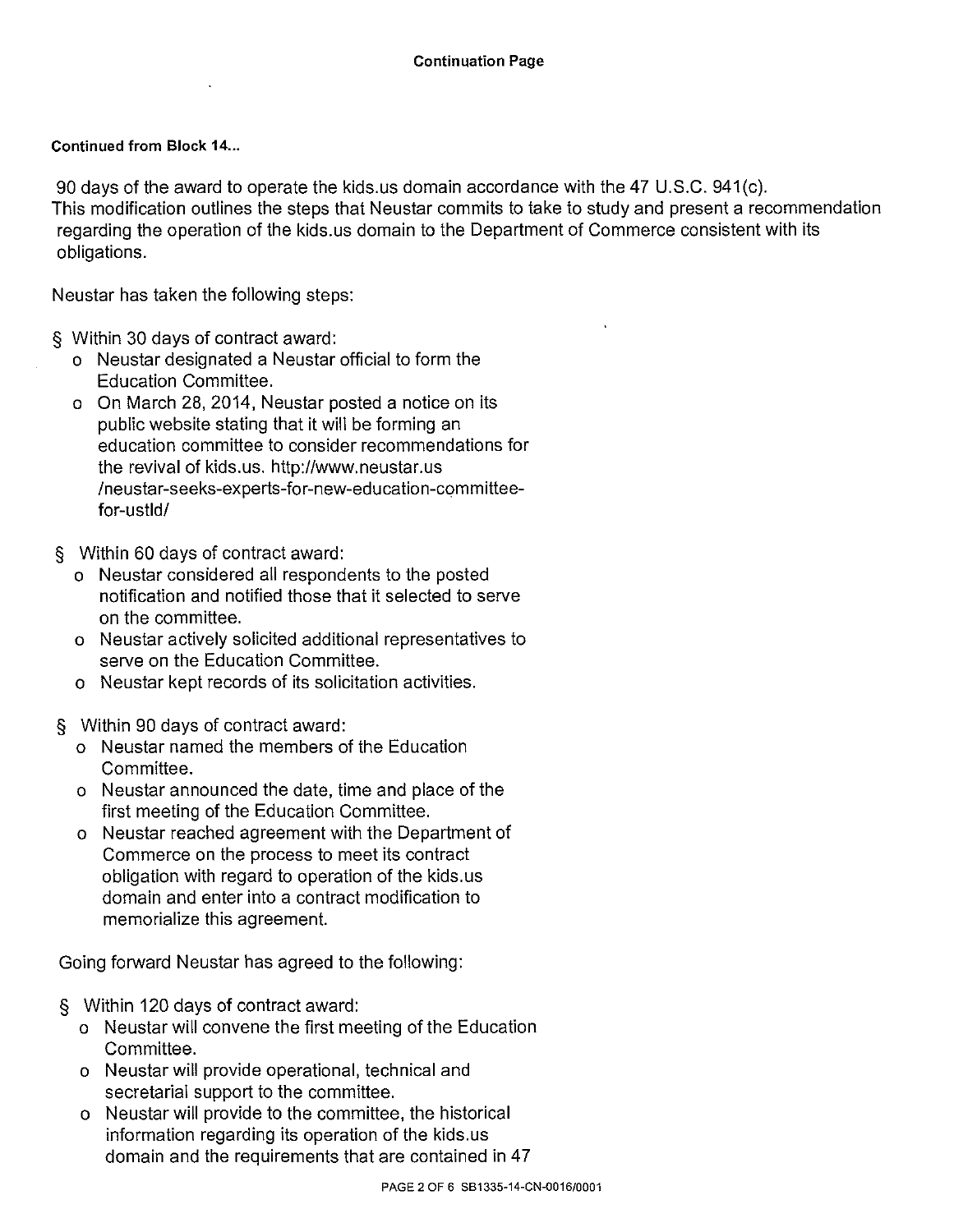U.S.C. 941(c). Neustar will make available relevant documents that the committee wishes to examine that might aid the committee in its deliberations and recommendations regarding the revival of the kids.us domain.

- o The Education Committee will establish a meeting schedule.
- § Within 240 days of contract award:
	- o The Education Committee will submit a report to the Stakeholder Council setting forth its recommendations on the future operation of the kids.us domain.
- § Within 270 days of contract award:
	- o The Stakeholder Council will review the Education Committee's report and will forward both the Education Committee's report and any additional comments or views it may have on the future operation of the kids.us domain to Neustar.
- § Within 300 days of contract award:
	- o Taking into consideration the Education Committee's report, Neustar will submit a detailed implementation plan regarding the operation of the kids.us domain to the Department of Commerce for review and approval.
	- o Following the Department's approval Neustar will commence implementation of the recommendations for the kids. us domain according to any agreed timelines included in the approved plan.

This modification is at no cost to the Government. All other terms and conditions remain unchanged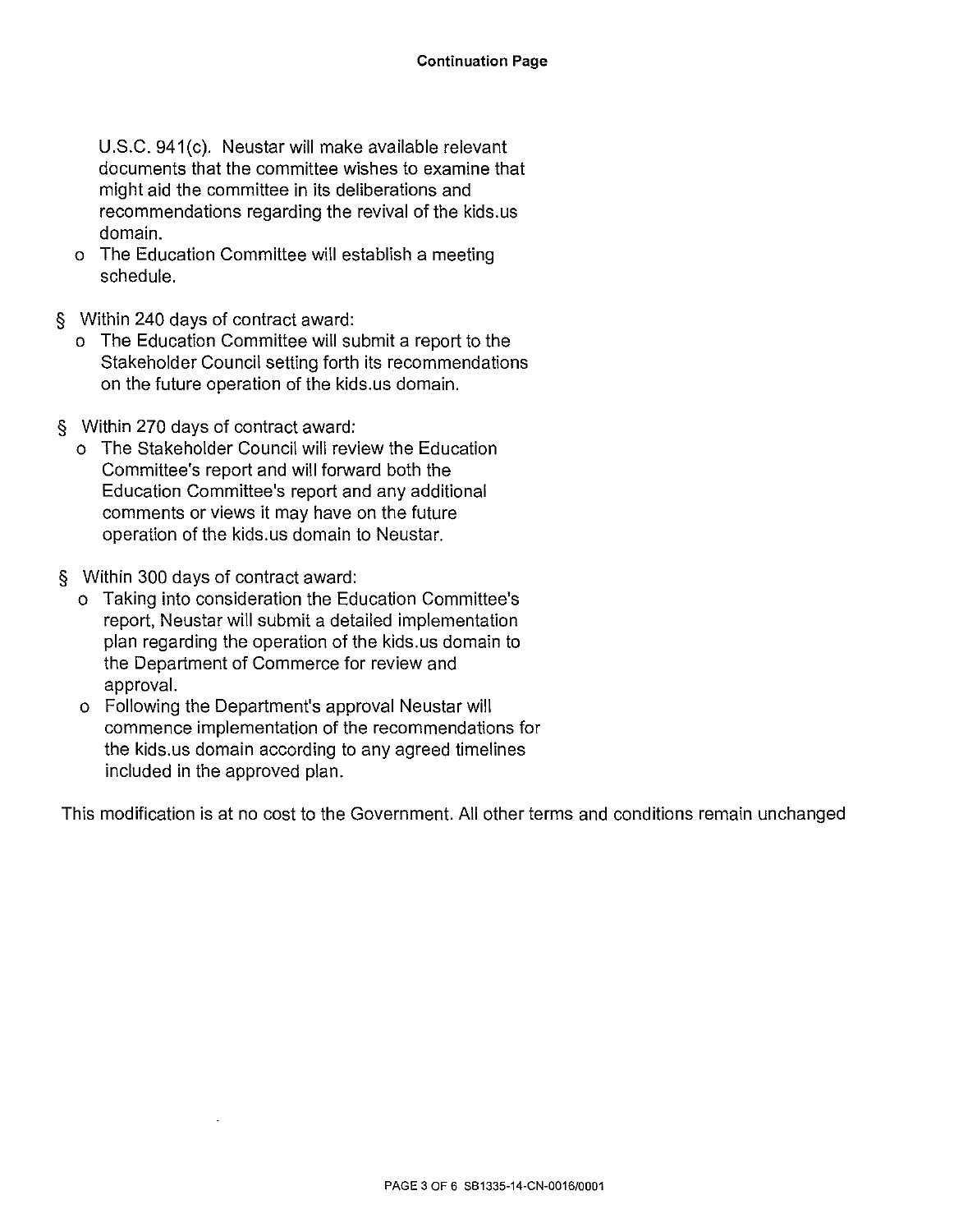## GENERAL AWARD INFORMATION

- **1. Type of Order: This is a FIRM FIXED PRICE No-cost Contract Modification**
- **2. Contractor's Point of Contact:**  Name: Terri Claffey Phone Number: (202) 533-2915 Email: Terri.Ciaffey®neustar.biz
- **3. NIST Contract Specialist/Purchasing Agent (CS/PA}:**  Name: Alicia Henson Phone Number: (202) 482-4079 Email: Alicia.Henson@nist.gov
- **4. NIST Contracting Officer (CO}:**  Name: Tiffany Johnson Phone Number: (202) 482-7831 Email: Tiffanv.Johnson@nist.gov
- **5. NIST Technical Point of Contact if Applicable:**  Name: N/A Phone Number: Email:
- **6. NIST Contracting Officer's Representative (COR) if Applicable:**  Name: Elizabeth Bacon Phone Number: (202) 482-2097 Email: EBacon@ntia.doc.qov
- **7. NIST Alternative Contracting Officer's Representative (ACOR) if Applicable:**  Name: N/A Phone Number: Email:
- **8. Invoices Require CO Approval: No.**

There will be no invoices submitted as this is a no-cost contract.

**9. Extended TesUAcceptance Period: N/A** 

Test/Acceptance Period Ends: \_\_\_\_\_\_ (include only if answer is "Yes" above)

**10. Additional Information: None.** 

GENERAL AWARD INFORMATION NeuStar.docx

Page 1 of 1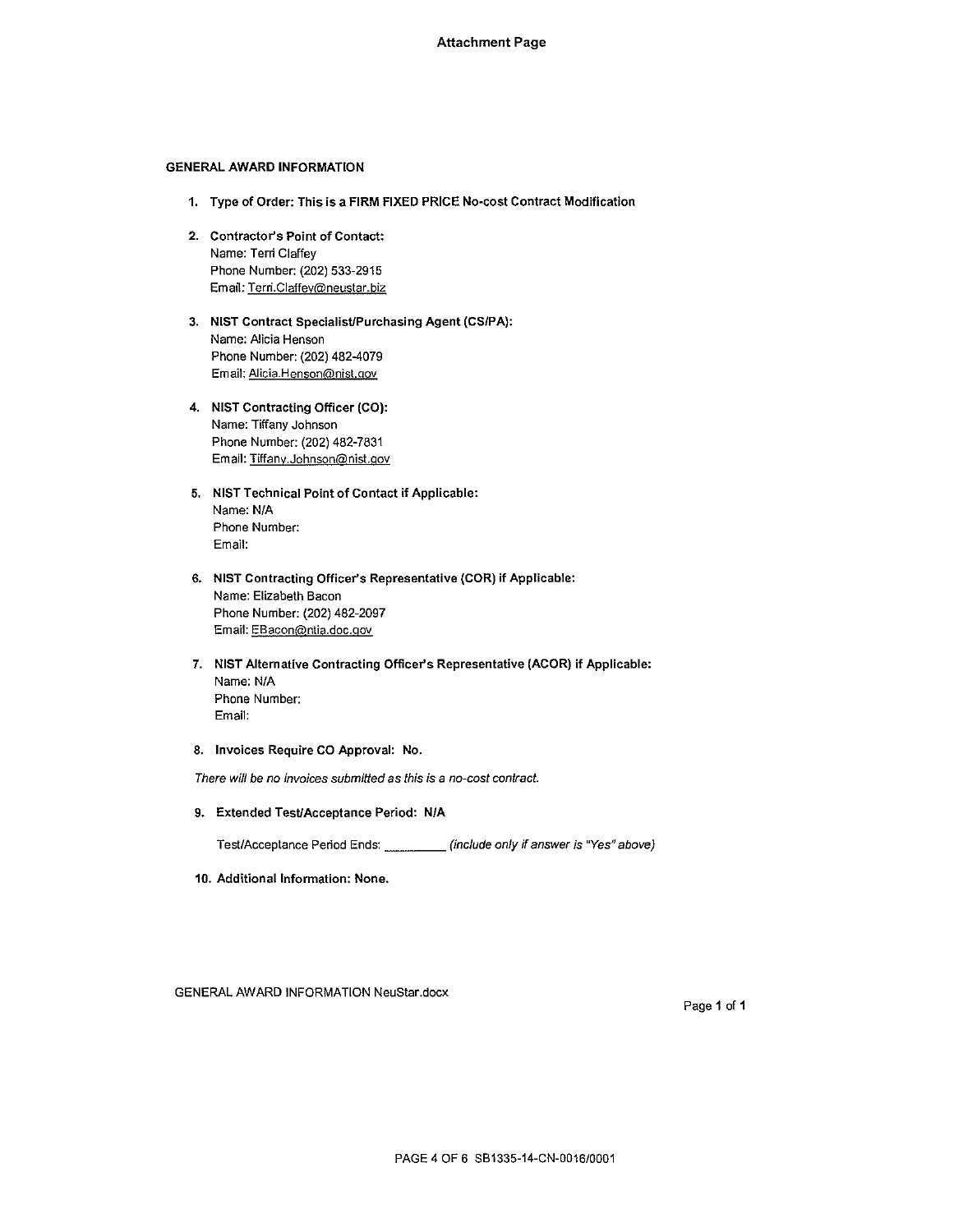| <b>SCHEDULE Continued</b> |                                                                                                                                                                                                                                                                                                                                                             |                    |      |               |                     |  |  |
|---------------------------|-------------------------------------------------------------------------------------------------------------------------------------------------------------------------------------------------------------------------------------------------------------------------------------------------------------------------------------------------------------|--------------------|------|---------------|---------------------|--|--|
| ITEM NO.                  | <b>SUPPLIES/SERVICES</b>                                                                                                                                                                                                                                                                                                                                    | QUANTITY           | UNIT | UNIT PRICE \$ | AMOUNT <sub>S</sub> |  |  |
|                           | Contracting Officer: ALICIA HENSON, (202) 482-4079,<br>ahenson@ntia.doc.gov                                                                                                                                                                                                                                                                                 |                    |      |               |                     |  |  |
|                           | Primary Contracting Officer Representative: ELIZABETH<br>BACON, 202-482-2097, EBACON@NTIA.DOC.GOV                                                                                                                                                                                                                                                           |                    |      |               |                     |  |  |
|                           | Alternate Contracting Officer Representative(s):<br>None                                                                                                                                                                                                                                                                                                    |                    |      |               |                     |  |  |
|                           | Primary Technical Point of Contact: None                                                                                                                                                                                                                                                                                                                    |                    |      |               |                     |  |  |
|                           | Alternate Technical Point of Contact(s):<br>None                                                                                                                                                                                                                                                                                                            |                    |      |               |                     |  |  |
|                           | (Changed Line Item)<br>Neustar's final proposal submitted on 2/20/14 with the<br>amendment submitted on 2/21/14 is attached and<br>incorporated into this contract by reference. Within 90<br>days of award, Neustar, Inc. will enter into agreement<br>with the Department to carry out and operate the kids.us<br>domain in accordance with Dot Kids Act. |                    |      |               |                     |  |  |
| 0001                      | The Contractor shall provide centralized management<br>and coordination of registry, registrar (where specified),<br>database, and information services for the usTLD in<br>accordance with the Statement of Work (SOW).Period<br>of Performance: Base 3 year period plus two (2) one (1)<br>year option periods (5 years).                                 | <b>NTE</b><br>1.00 | EA.  | 0.00          | 0.00                |  |  |
|                           | Accounting and Appropriation Data:<br>61.13.0011.010102000.1200011.100.<br>0400000000000000.25990000.000000<br>\$0.00<br>PR NUMBER: NT000000-13-03227                                                                                                                                                                                                       |                    |      |               |                     |  |  |
|                           | DELIVERY DATE: 03/01/2014<br>SHIP TO:<br>US DEPARTMENT OF COMMERCE<br>NATIONAL TELECOMMUNICATIONS & INFO ADMIN<br>1401 CONSTITUTION AVENUE NW HCH BUILDING<br>WASHINGTON DC 20230<br>FOB: Destination<br>Period of Performance: 03/01/2014 to 02/28/2017<br>Pricing Option: Firm-Fixed-Price                                                                |                    |      |               |                     |  |  |
|                           | (Changed Line Item)                                                                                                                                                                                                                                                                                                                                         | <b>NTE</b>         |      |               | OPT                 |  |  |
| 0002                      | The Contractor shall provide centralized management<br>and coordination of registry, registrar (where specified),<br>database, and information services for the usTLD in<br>accordance with the Statement of Work (SOW).                                                                                                                                    | 1.00               | EA   | 0.00          | 0.00                |  |  |
|                           | Accounting and Appropriation Data:<br>61.13.0011.010102000.1200011.100.<br>0400000000000000.25990000.000000<br>\$0.00<br>PR NUMBER: NT000000-13-03227<br>DELIVERY DATE: 03/01/2017<br>SHIP TO:<br>US DEPARTMENT OF COMMERCE<br>NATIONAL TELECOMMUNICATIONS & INFO ADMIN                                                                                     |                    |      |               |                     |  |  |